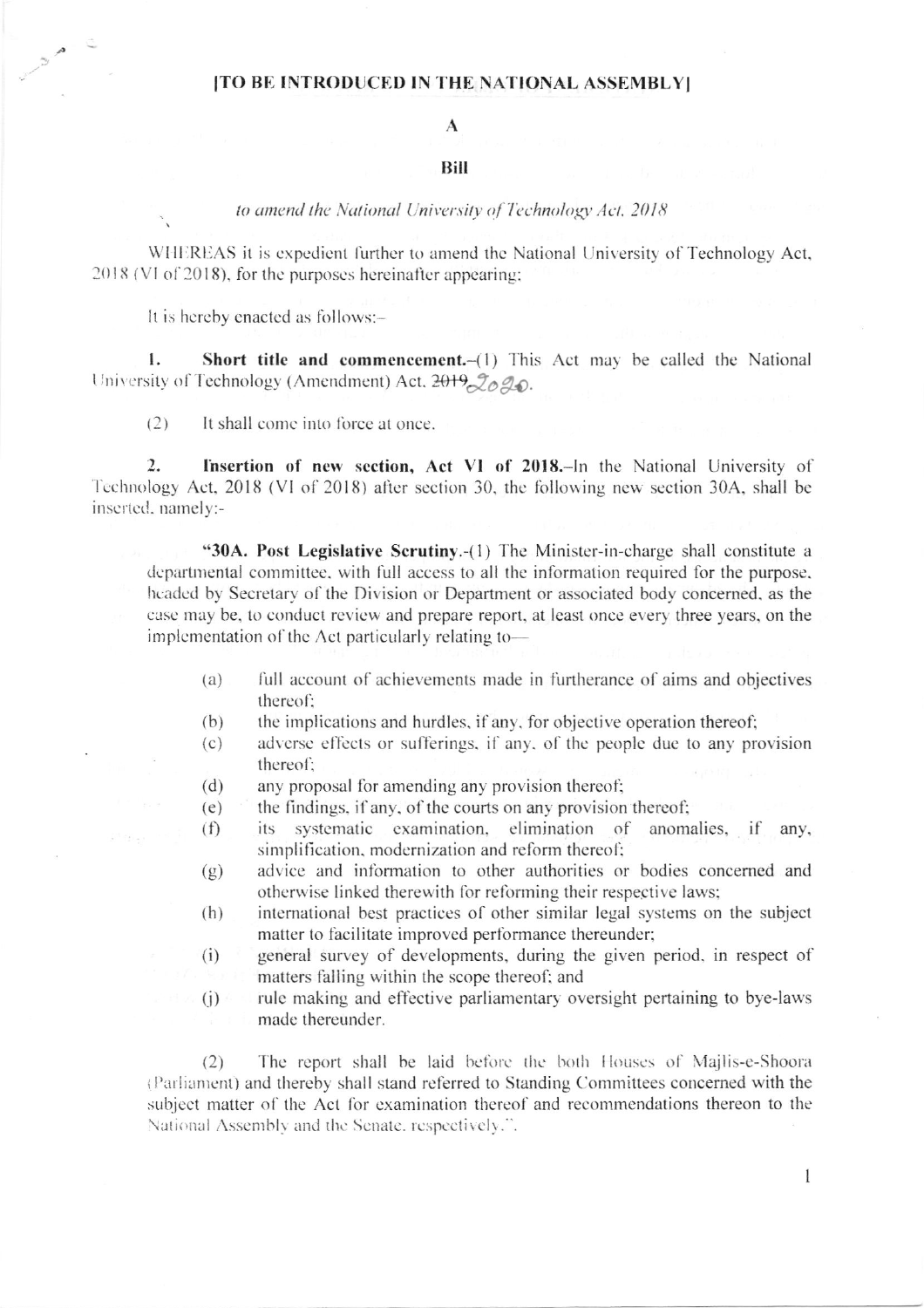### **STATEMENT OF OBJECTS AND REASONS**

Parliament allows the opportunity to undertake pre-legislative scrutiny of Bills before these are formally introduced. The extension of Parliamentary scrutiny at the pre-legislative stage could not be complemented by a similar development at the post-legislative stage. There is gap of systematic feedback from those affected by law to enable Parliament for improved legislation. A key weakness in Parliament's scrutiny of legislation is that there is no consistent arrangement to monitor the implementation of law once they have been enacted. The democratic Governments accept that there is a case for improved post-legislative scrutiny and agree that three years after a Bill's enactment would provide a reasonable time-frame for review. Governments also accept that Parliament has a role to play in post-legislative scrutiny and considered that any departmental review should include consultation with interested parties.

Departmental reviews are very useful but there are no formal systems in place for departments to review an Act once it has been brought into force. Government departments often have the best access to the information needed for proper analysis of the operation and effects of a statute. The advantage of post-legislative scrutiny in this context would be to provide a channel for considered concerns about the operation of legislation to be fed back into Parliament. There is potential to develop significant role for Parliament, ensuring that it plays a role at all stages of the legislative process. There should be a statutory review of the Act in addition to all the other "sunset" clauses, if any, and reviews, if any, being conducted for other purposes.

The proposed amendment would achieve objective of valuable and meaningful exercise of authority by the Minister-in-charge to assume primary responsibility pertaining to his portfolio including post legislative scrutiny of the Act for effective parliamentary oversight.

#### $Sd$ /-

**MR. RIAZ FATYANA SYED FAKHAR IMAM MR. AMJID ALI KHAN** Members, National Assembly

 $\overline{2}$